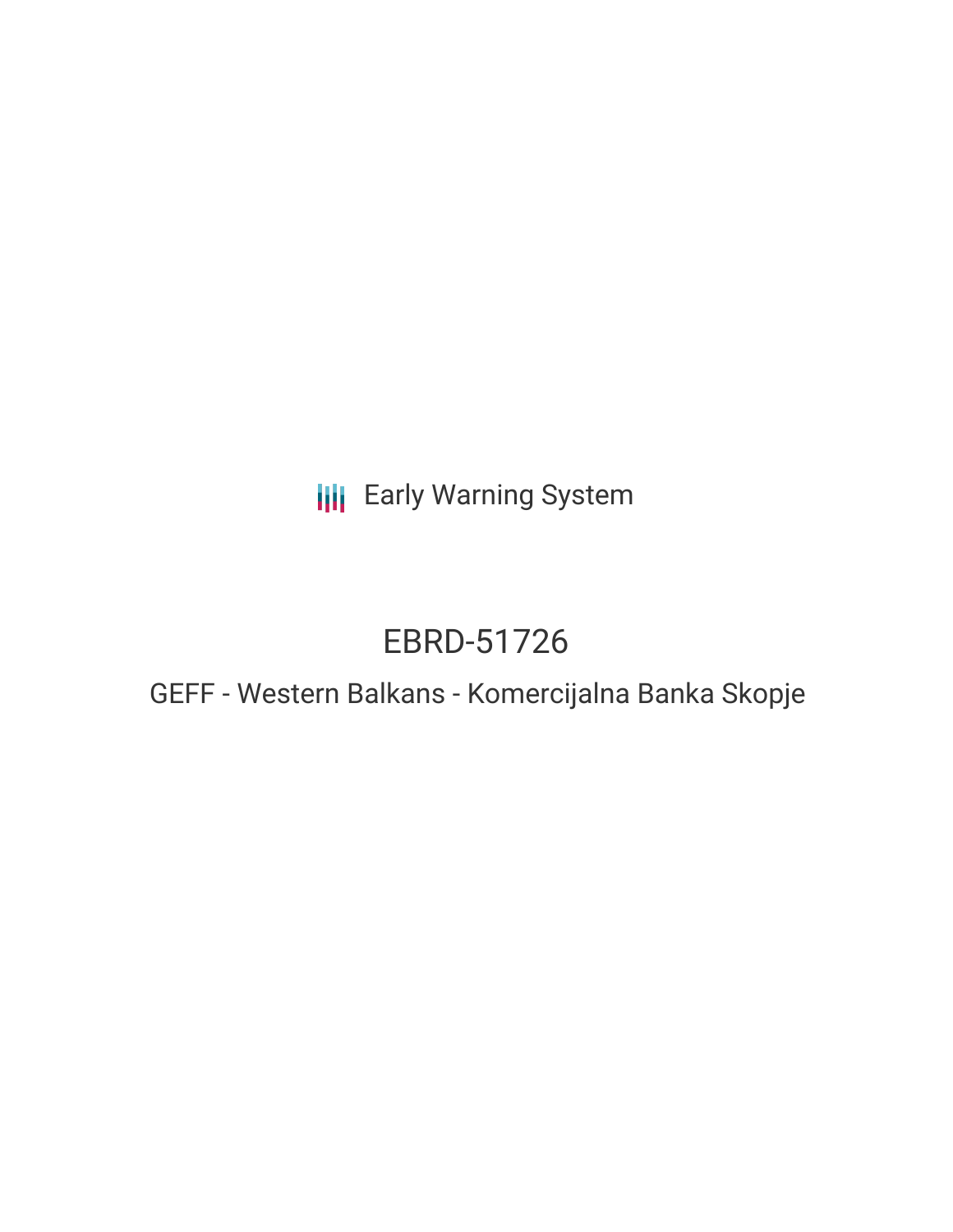

# **Quick Facts**

| <b>Countries</b>               | Macedonia                                               |
|--------------------------------|---------------------------------------------------------|
| <b>Financial Institutions</b>  | European Bank for Reconstruction and Development (EBRD) |
| <b>Status</b>                  | Approved                                                |
| <b>Bank Risk Rating</b>        | FI                                                      |
| <b>Voting Date</b>             | 2020-10-06                                              |
| <b>Borrower</b>                | KOMERCIJALNA BANKA AD SKOPJE                            |
| <b>Sectors</b>                 | Finance                                                 |
| <b>Investment Type(s)</b>      | Loan                                                    |
| <b>Investment Amount (USD)</b> | $$1.17$ million                                         |
| <b>Loan Amount (USD)</b>       | $$1.17$ million                                         |
| <b>Project Cost (USD)</b>      | \$1.17 million                                          |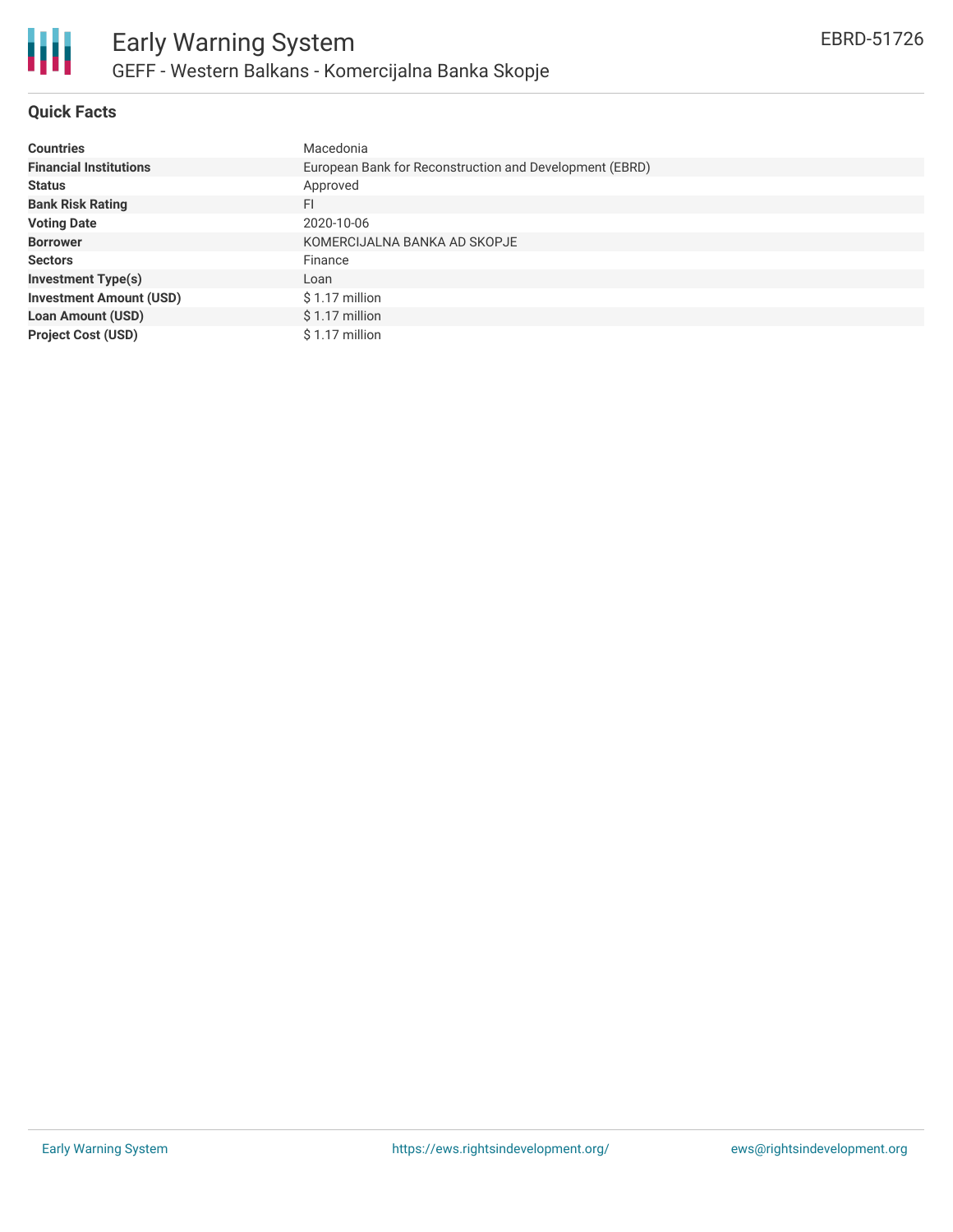

#### **Project Description**

According to EIB website, the transaction supports investments in high-performance energy efficiency technologies, materials and solutions undertaken in, or in relation to, privately-owned residential dwellings or buildings ("sub-projects") in North Macedonia. Sub-projects are selected according to technical and financial eligibility criteria set forth in the Policy Statement for GEFF. 100% of the use of proceeds will be related to Green Economy Transition investments.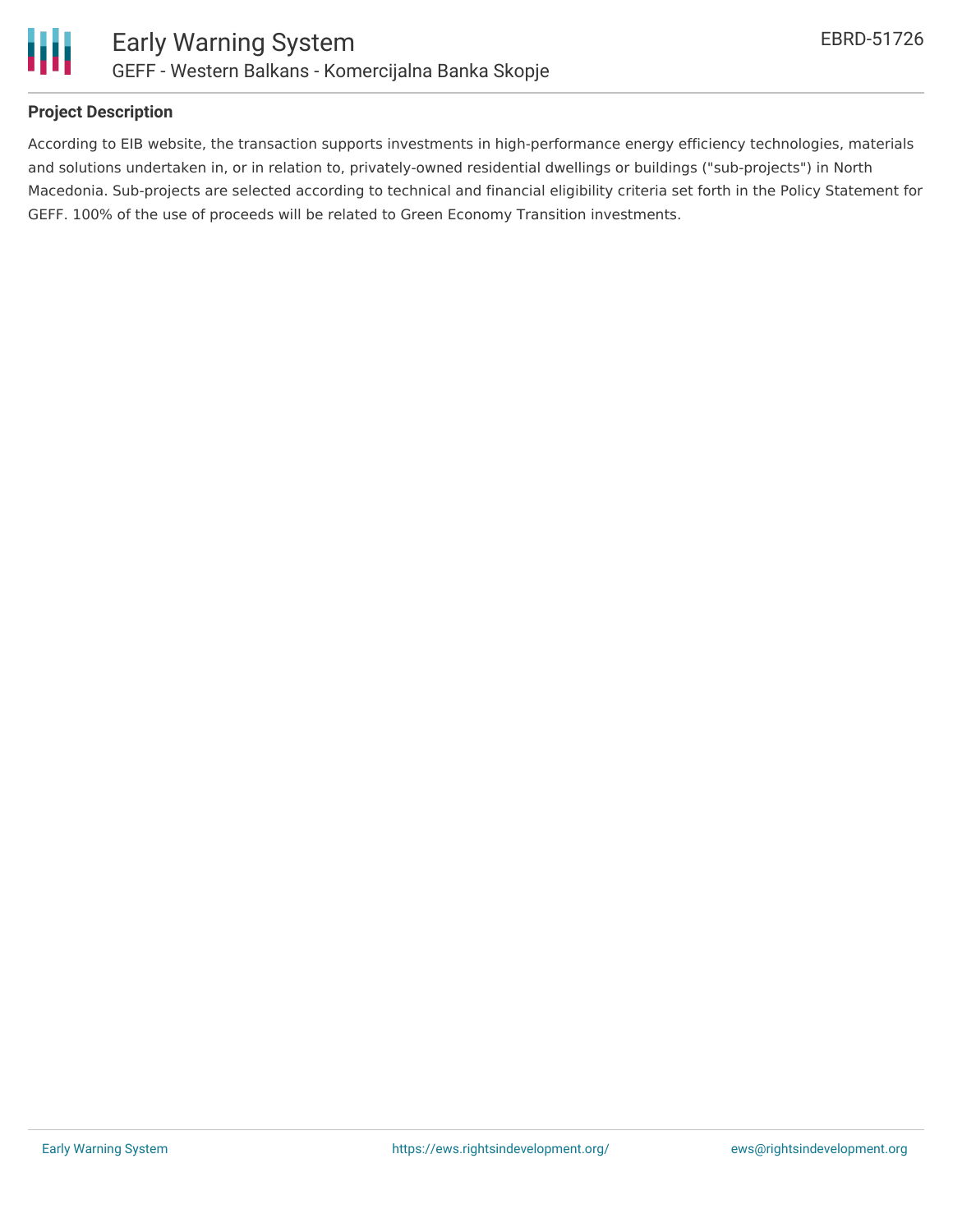#### **Investment Description**

Ш

European Bank for Reconstruction and Development (EBRD)

#### **Financial Intermediary**

Financial Intermediary: A commercial bank or financial institution that receives funds from a development bank. A financial intermediary then lends these funds to their clients (private actors) in the form of loans, bonds, guarantees and equity shares. Financial intermediaries include insurance, pension and equity funds. The direct financial relationship is between the development bank and the financial intermediary.

[KOMERCIJALNA](file:///actor/3616/) BANKA AD SKOPJE (Financial Intermediary)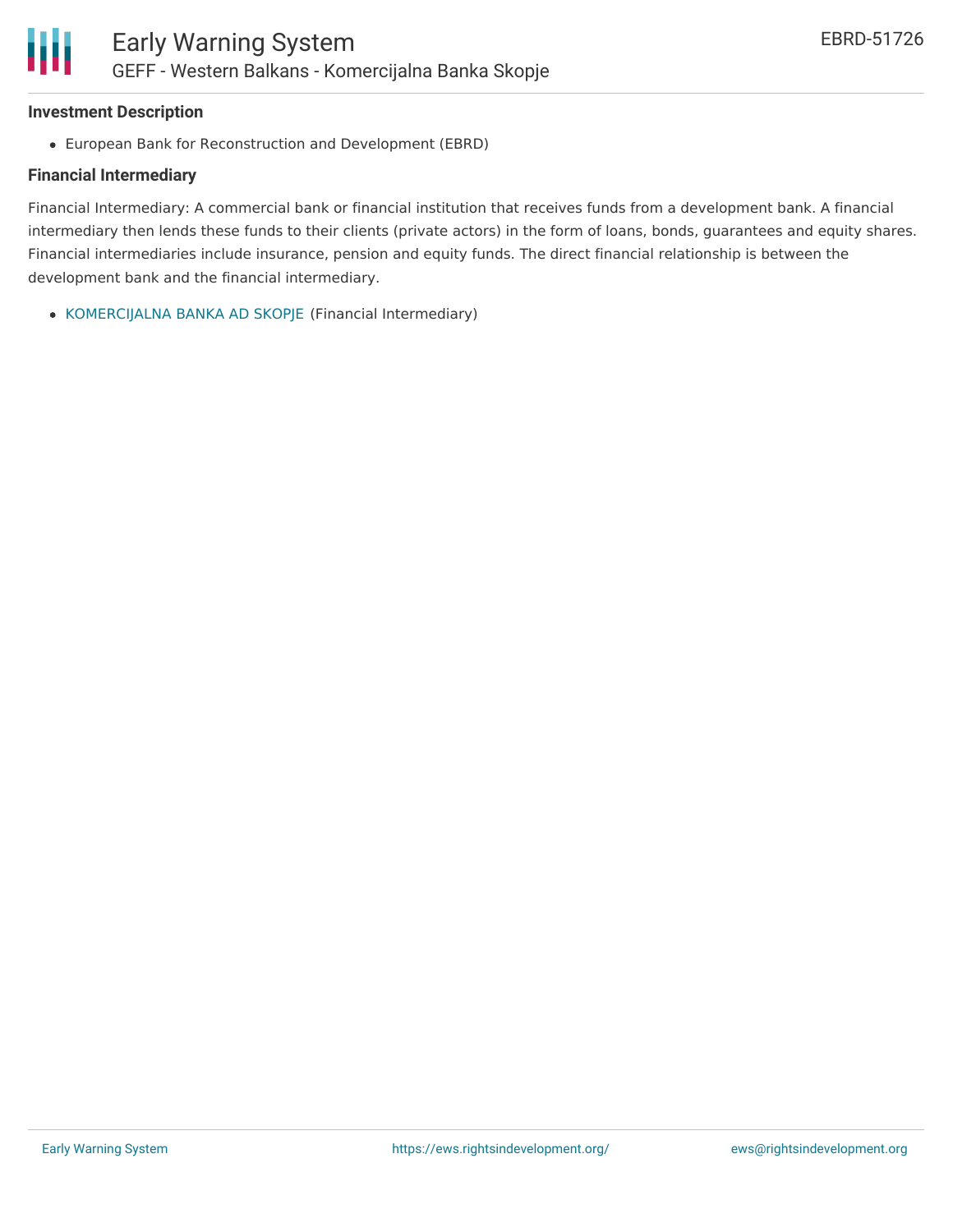

#### **Private Actors Description**

KBS is the largest bank in the Republic of North Macedonia with assets of EUR 1.87bn and a market share of 22.7% at end-2019. The company is headquartered in Skopje and services the entire territory of North Macedonia through a network of 11 regional branches as well as 54 city-branches served by a total of 1,012 employees.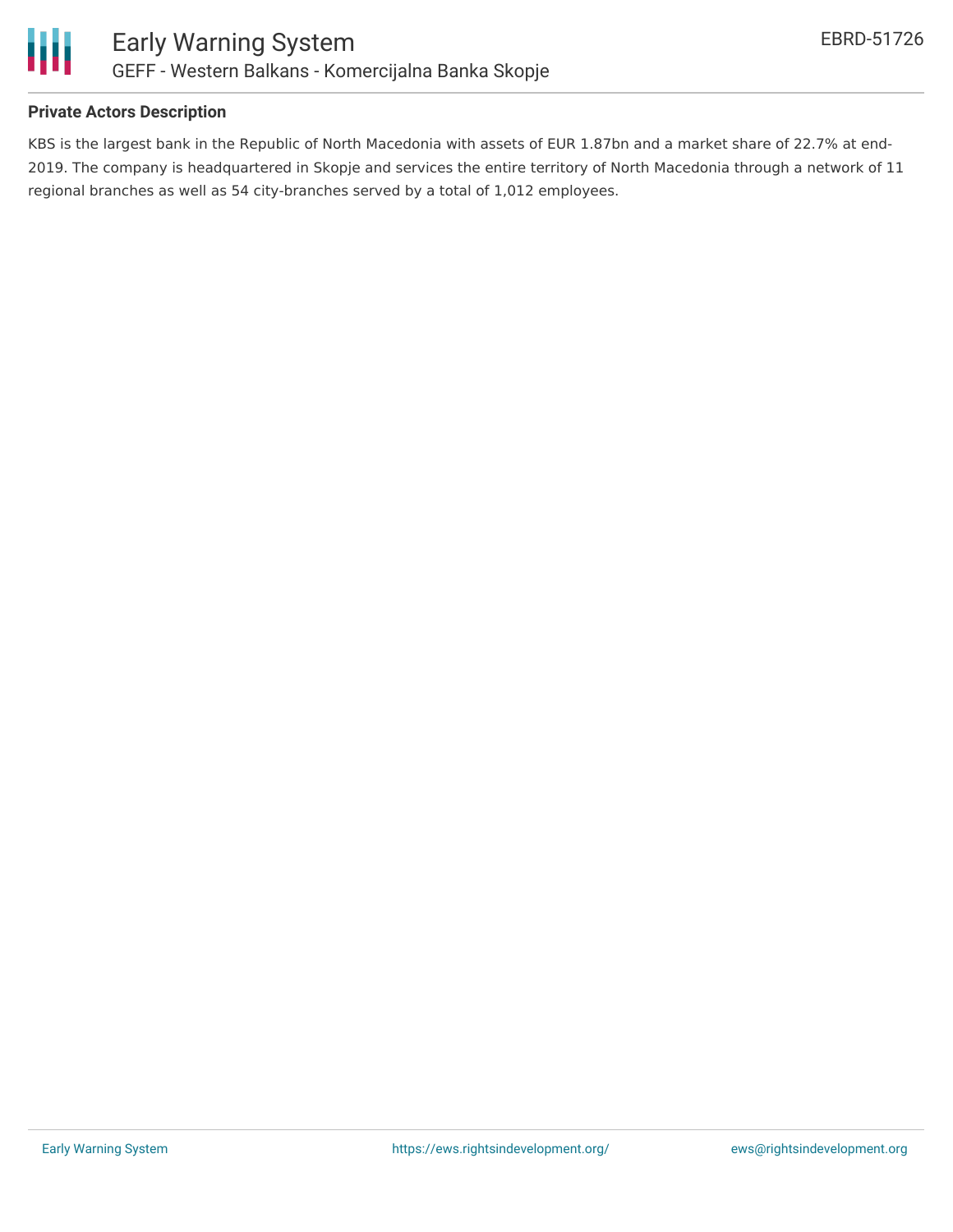

# **Contact Information**

Julijana Liptova [Julijana.Liptova@kb.com.mk](mailto:Julijana.Liptova@kb.com.mk) +389 2316 8283 [www.kb.com.mk](http://www.kb.com.mk) Orce Nikolov br. 3 P.O.B. 563 1000 Skopje Republic of North Macedonia

#### **ACCESS TO INFORMATION**

You can request information by emailing: accessinfo@ebrd.com or by using this electronic form: https://www.ebrd.com/eform/information-request

#### **ACCOUNTABILITY MECHANISM OF EBRD**

The Project Complaint Mechanism (PCM) is the independent complaint mechanism and fact-finding body for people who have been or are likely to be adversely affected by an European Bank for Reconstruction and Development (EBRD)-financed project. If you submit a complaint to the PCM, it may assess compliance with EBRD's own policies and procedures to prevent harm to the environment or communities or it may assist you in resolving the problem that led to the complaint through a dialogue with those implementing the project. Additionally, the PCM has the authority to recommend a project be suspended in the event that harm is imminent.

You can contact the PCM at: pcm@ebrd.com or you can submit a complaint online using an online form at: http://www.ebrd.com/eform/pcm/complaint\_form?language=en

You can learn more about the PCM and how to file a complaint at: http://www.ebrd.com/work-with-us/project-finance/projectcomplaint-mechanism.html